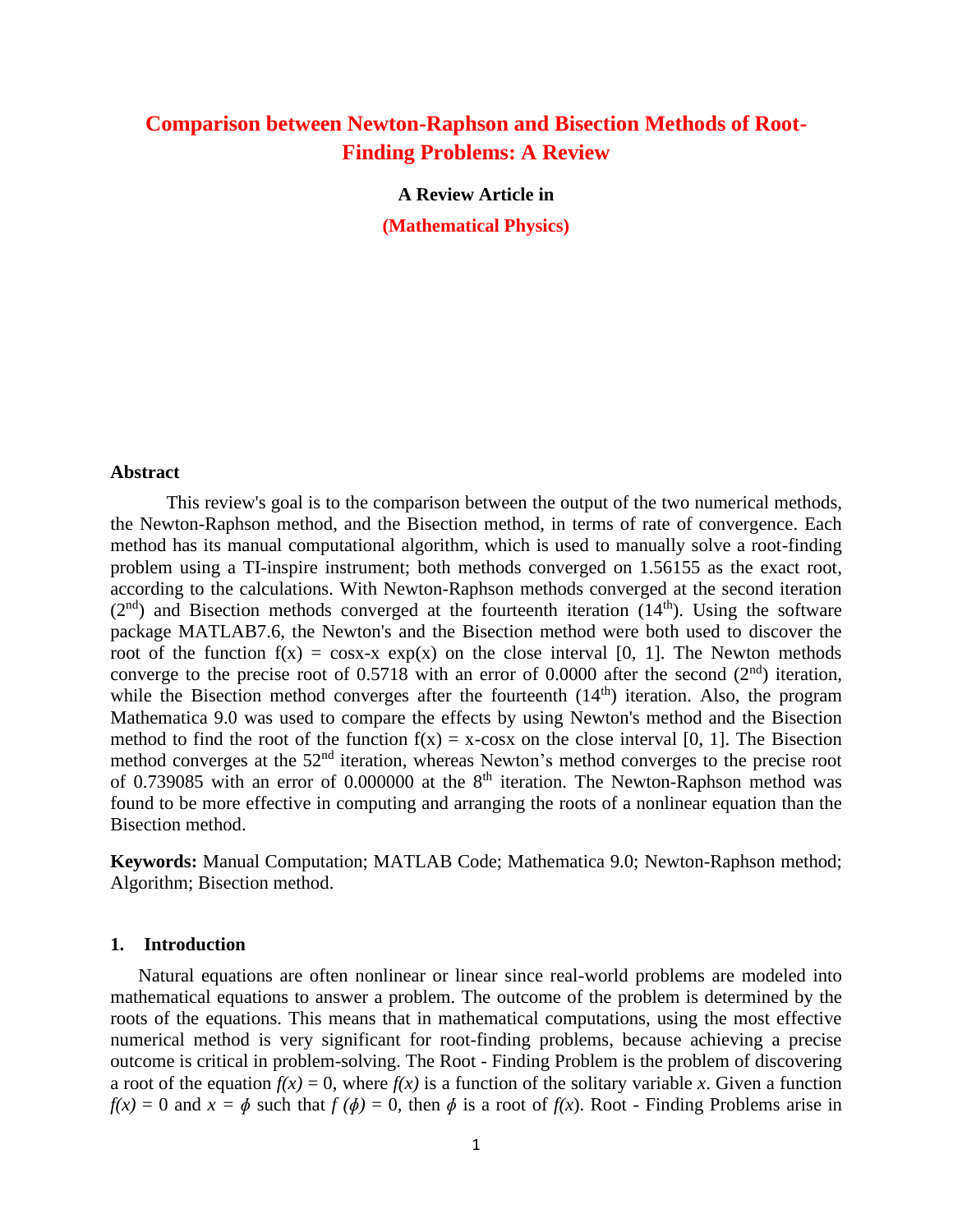many areas of studies including Chemistry, Engineering, Biosciences, Agriculture, and so on. This is since, in problem formulas involving real-life problems, unknown variables will often appear. Finding the quantized energy level of a constrained structure, the potential surface of a field, the equilibrium position of an object, are examples of relevant circumstances in Physics where such problems must be solved (Adegoke et al., 2018) (Ahmad and Technology, 2015).

The Bisection and Newton-Raphson are two numerical methods for solving root-finding problems. Convergence rates may be linear, quadratic, or non-linear. Several studies have been conducted by various scholars to discover the best strategies for resolving root–finding problems. Ehiwario et al(2014), for example, looked into the efficacy of Newton-Raphson, and Bisection in solving root-finding problems (Ehiwario and Aghamie, 2014).

Before the analysis by Ehiwario et al(2014), Srivastava et al(2011) compared the Bisection, Newton-Raphson, and Secant methods to determine which approach needed the fewest iterations when solving a single variable nonlinear equation (Srivastava et al., 2011). Other computational methods for solving root-finding problems, such as Regula–False and Fixed Point Iteration, have been used in previous studies to solve root-finding problems (Ebelechukwu et al., 2018, Ehiwario and Aghamie, 2014).

The review study's goal is to compare the number of iterations required by a given numerical method to find a solution, as well as the rate at which the methods converge for root-finding problems. This review article has been arranged such that; in section two both the Bisection and Newton-Raphson methods are illustrated in terms of their background and Algorithm and the rate at which the methods converge and the MATLAB Code of both Methods are showed. In section three, three examples are illustrated: In the first example Manual computational algorithms for each of these two methods are used to discover the root of the function and achieve the aim of this analysis, in the second example it did by Using The Software Package MATLAB 7.6, and the last example is solved by Using The Software, Mathematica 9.0. The outcomes were delivered to check the appropriateness of the best method. Newton's method was the most robust for solving the nonlinear equation. Besides, Newton's method gave a lesser number of iterations compared to the Bisection and it showed less processing time.

## **2. Materials and Methods**

The following methods: Bisection and Newton-Raphson methods are discussed as a result of these works:

## **2.1 Bisection Method**

Many methods are used for root-finding methods; one of these methods is the bisection method that can be used to discover the root of any continuous function with two opposite-sign values. The procedure involves repetitively bisecting the interval identified by these values and afterward choosing the subinterval where the function modifications sign, indicating that it necessarily has an origin. It's an easy and reliable method, but it's also very slow (Richard and Douglas, 1985). This method is also called Bolzano Method and the binary search method (Ahmad and Technology, 2015, Jamil, 2013), and the interval halving method (Bachrathy and Stépán, 2012).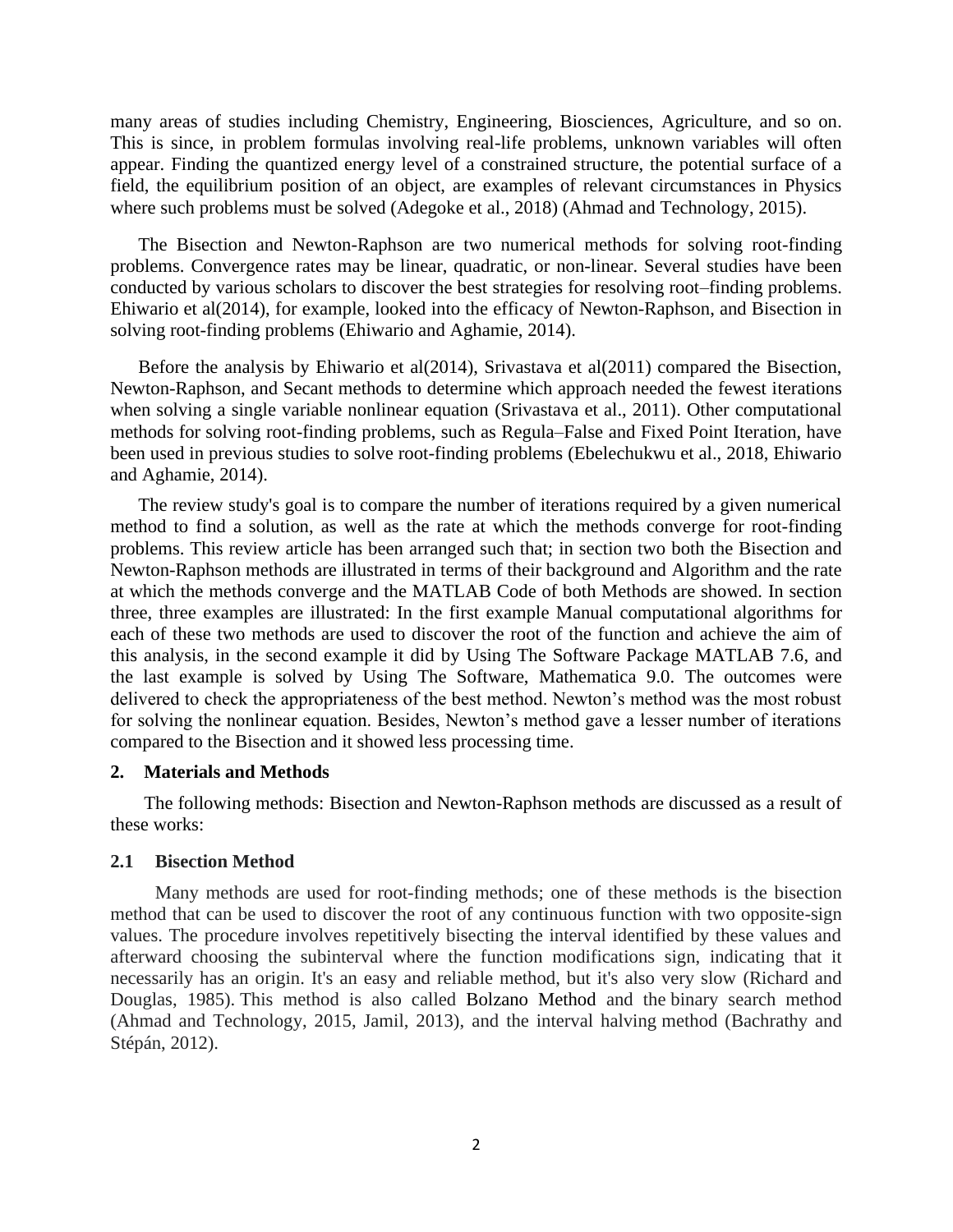#### **2.1.1 The Method**

The continuous function *f* should have at minimum one root in the range to fulfill the intermediate value theorem, so a, and b are said to bracket a root in this case (a, b). For the real variable *x*, the method can be used to the solution of the equation  $f(x) = 0$ . The equation, where *f* is a continuous function distinct on the interval [a, b], and the signs of *f (a)* and *f (b)* are opposed. The method divides the interval in half at each step by calculating the interval's midpoint *c =*   $(a+b)/2$  and the value of the function  $f(c)$  at that point. Unless *c* is a root (which is doubtful but not impossible), there are just two options: *f(a)* and *f(c)* bracket a root with opposite signs, or *f(b)* and *f(c)* bracket a root with opposite signs (Burden and Faires, 1985). The procedure selects the current interval to be utilized in the next phase as the subinterval that is certain to be a bracket. Each stage reduces the width of an interval with a zero of *f* by 50%, and the process repeats until the interval is small enough. As shown in figure 1



Figure 1: Over the starting range [a1; b1], a few steps of the bisection method were added with the larger red dot representing the function's root.

It sets c as the new value for b if the signs of*f(a)* and *f(c)* are differing, and c as the new *a* if the signs of  $f(b)$  and  $f(c)$  are opposed. (If  $f(c) = 0$ , *c* is assumed to be the solution, and the phase ends.) Since the new  $f(a)$  and  $f(b)$  have opposed signs in both cases, it can be applied to this smaller interval (Burden and Faires, 1985).

### **2.1.2 Background of Bisection Method**

The concept of this method is based on Bolzano's theorem on continuity. Given a function  $f(x) = 0$  such that its root lies in [*a*, *b*]. If  $f(x)$  is continuous and real and  $f(a)$ .  $f(b) < 0$ ,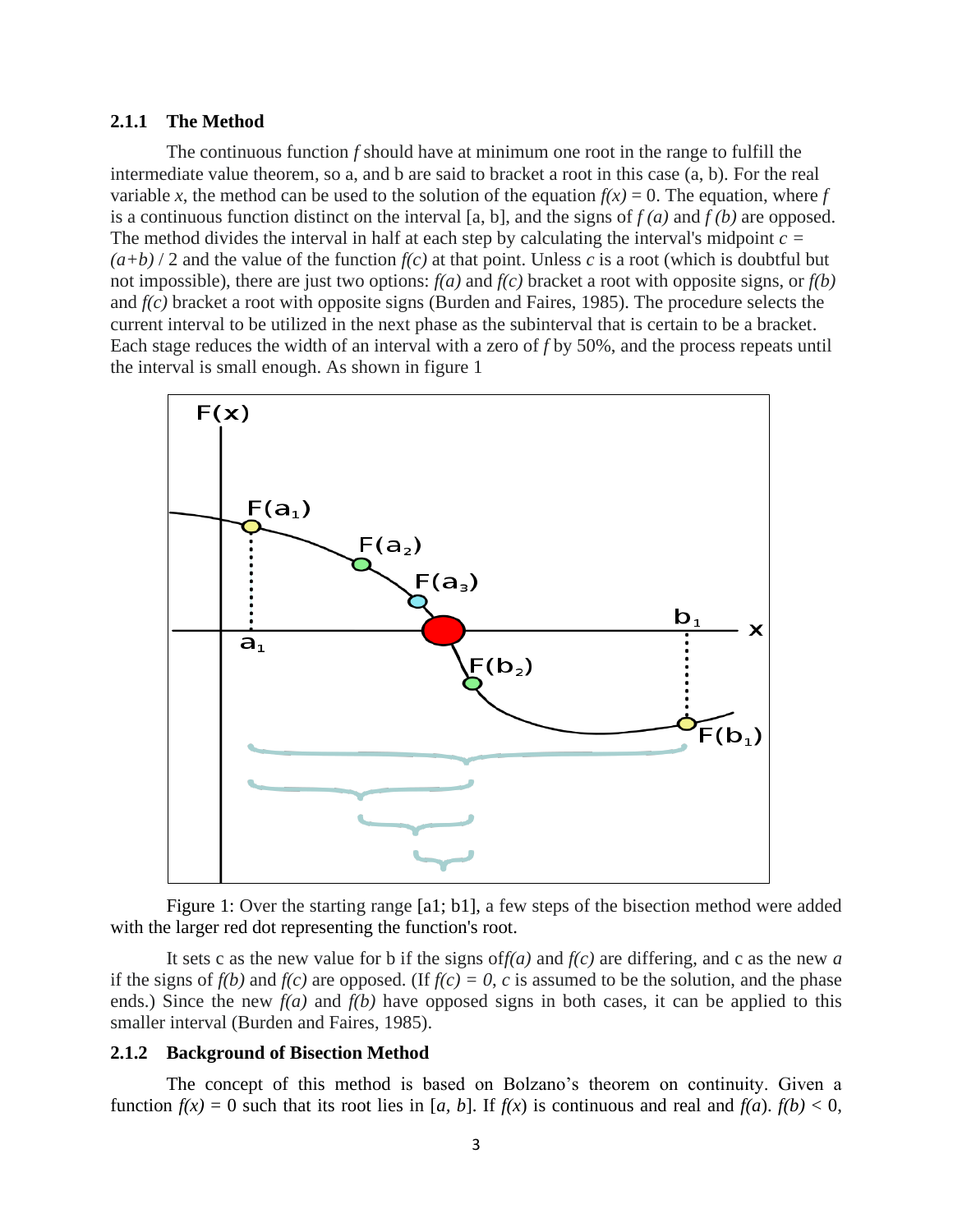then it is at minimum one root between *b* and *a*. This method is classified under bracketing methods because two initial estimates for the root are necessary. These estimates necessity "bracket," or be on whichever side of, the root, as the name implies. Different techniques are used in the methods outlined here to systematically minimize the width of the bracket and, as a result, zero in on the correct answer (Chapra and Canale, 2015).

# **2.1.3 Algorithm for Bisection Method**

Step 1: Select *a* and *b* as the initial guesses such that  $f(a) f(b) < 0$ .

Step 2: Compute the midpoint of *a*, and *b* such that  $x_m = \frac{a+b}{2}$ 2 Step 3: Find  $f(a)f(x_m)$  if  $f(a)f(x_m) < 0$ , then  $a = a$ ;  $b = x_m$  if  $f(a)f(x_m) > 0$ , then  $a = x_m$ ;  $b = b$ if  $f(a)f(x_m) = 0$  then the root of the function =  $x_m$ Step 4: Find  $x_m = \frac{a+b}{2}$ 2

Step 5: Go back to step 3 (Eiger et al., 1984) (Azure et al., 2019).

## **2.1.4 Convergence of Bisection Methods**

In the case of the Bisection method, if there is a series  $y_n$  that converges to zero and a positive constant K, then assume that an algorithm creates iterates that converge as  $\lim_{n\to\infty} x_n = \delta$ such that:

 $\epsilon_n = |x_n - \delta|$ 

# **2.1.5 Bisection Methods Stopping Criteria**

The conditions for stopping, as indicated by (Atkinson, 2008). Let *e* be the tolerance error, which means we want to get the root with an error of no more than e. Accept  $x = c_k$  as the root of  $f(x) = 0$  then. If one or more of the subsequent conditions are met,

i  $|f(c_k)| \leq e$ . ii  $|c_{k-1}-c_k/c_k|$ ≤*e*. iii b−a /2<sup>k</sup> |≤ *e*.

iv The number of iterations *k* exceeds or equals a fixed number, such as *N*. (Azure et al., 2019).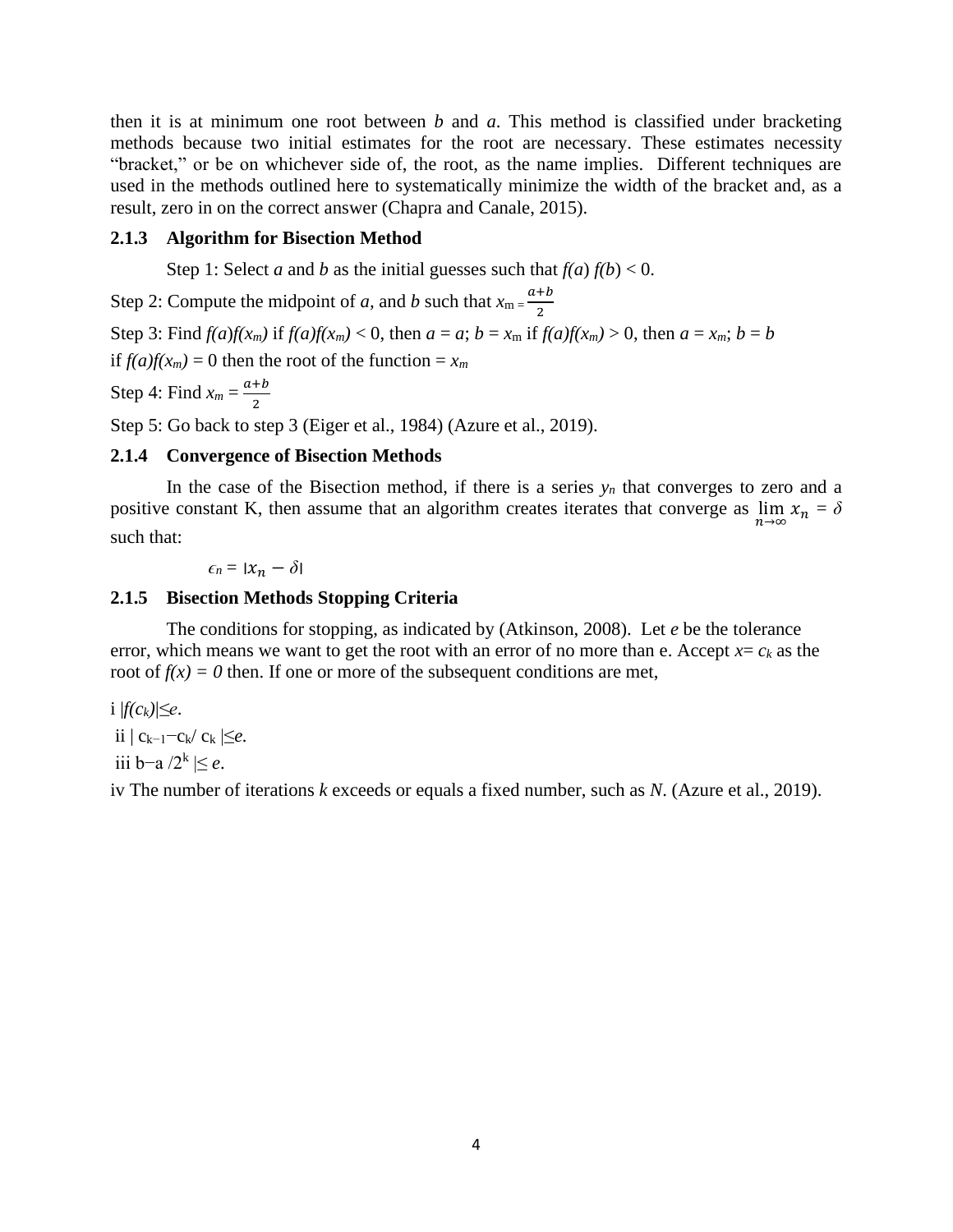## **2.1.6 MATLAB Code of Bisection Method**

```
function root = bisection23(fname, a, b, delta, display)
% The bisection method.
℀
%input: fname is a string that names the function f(x)% a and b define an interval [a, b]
% delta is the tolerance
% display = 1 if step-by-step display is desired,
\% = 0 otherwise
%output: root is the computed root of f(x)=0℀
fa = feval(fname, a);fb = \text{feval}(\text{frame}, b);
if sign(fa)*sign(fb) > 0disp('function has the same sign at a and b')
    return
end
if fa == 0,
    root = a;
    return
end
if fb == 0root = b;return
end
c = (a+b)/2;fc = feval(fname, c);e_{bolnd} = abs(b-a)/2;if display,
    disp('');
       disp(' a b c f(c) error_bound');
       disp("disp([a b c fc e_bound])
       end
       while e_bound > delta
       if fc = 0,
      root = c;
       return
       end
       if sign(fa)*sign(fc) < 0% a root exists in [a,c].
       \mathbf{b} = \mathbf{c};
```

```
fb = fc;else % a root exists in [c.b].
a = c;
fa = fc;end
c = (a+b)/2;fc = \text{feval}(\text{frame}, c);
e_{bound} = e_{bound}/2;
if display, disp([a b c fc e_bound]), end
end
root = c;
```
Figure 2: represents the MATLAB code of the Bisection method (Ahmad and Technology, 2015).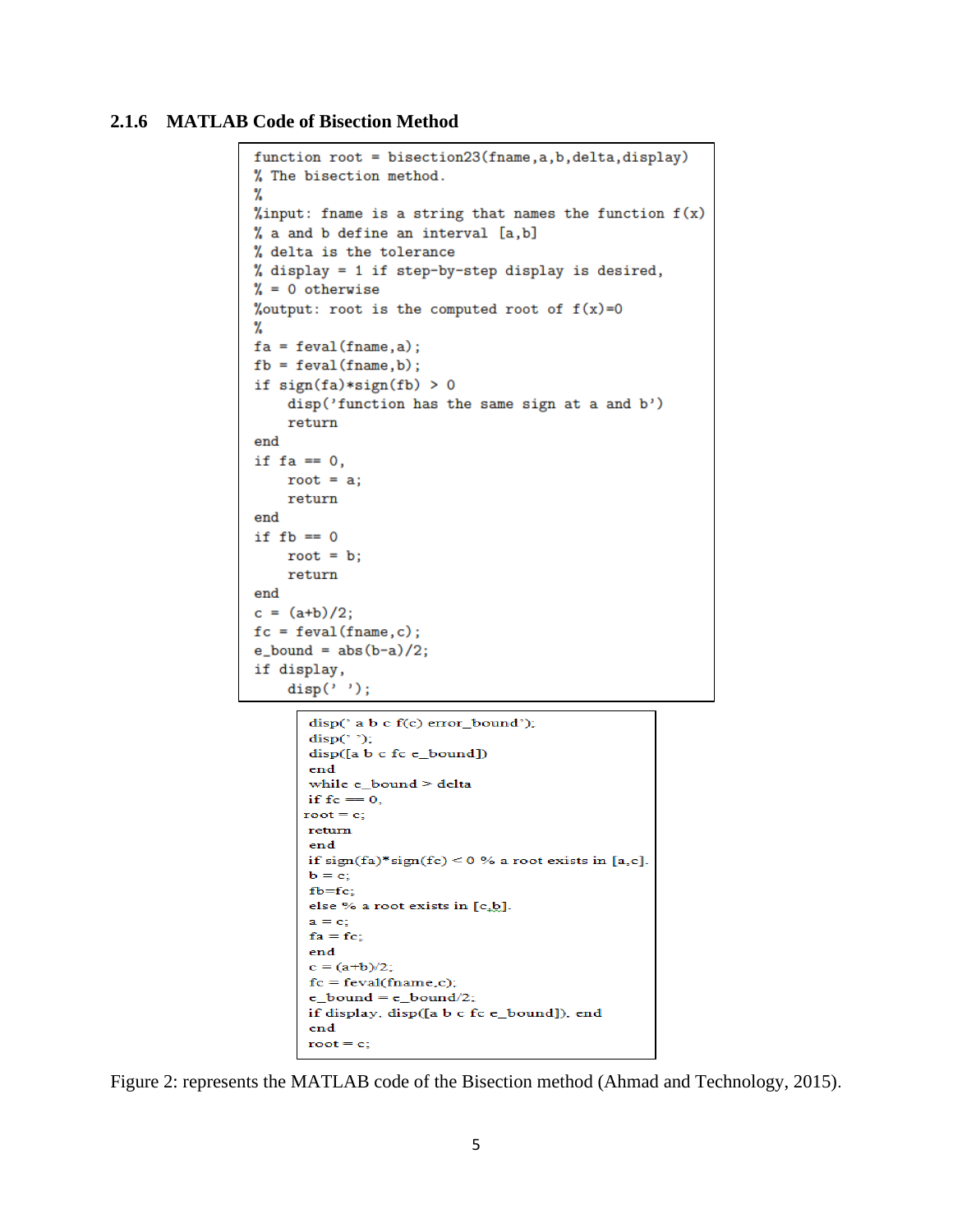#### **2.1.7 The Major Benefit of Bisection Method**

The bisection method has two main advantages. The first is that it is extremely durable. In a known number of iterations, it is guaranteed to find an approximation to the root within a specified degree of accuracy. To see this, notice that the solution is initially contained within an interval of size  $|b - a|$ . If the solution is not found in the second step, it is found in an interval of size  $|b - a|/2$ . The solution must be in an interval of size at the nth iteration.

$$
|b^{(n)} - a^{(n)}| = |b - a|/2^{n-1}
$$

As a result, if our error tolerance is  $\delta$ , we can be certain that we will be within that tolerance.

.

$$
n = log_2 (b - a/\delta) + 1
$$
 iterations.

It can thus be used to find the roots of non-smooth functions. While this may be advantageous in some situations, the fact that the method does not use the derivatives of the function means that it does not take advantage of any knowledge about the function's curvature to aid in finding the root. This is what makes the bisection method sluggish in comparison to other methods that take advantage of the curvature of functions (Kopecky, 2007).

### **2.2 Newton-Raphson Method**

## **2.2.1 Background of Newton-Raphson method**

This method can be deduced by a variety of methods, the most notable of which is the definition of finding the slope of a function and the Taylor series.

## **2.2.2 Concept of Slope of a Function**

Derivation of the this method which is based on the principle of slope starts with the premise that a tangent to a curve that cuts the x-axis provides an idea, which leads to the computation of likely solutions to the curve's equation, as shown in the diagram below.



Figure 3: Diagram indicating the slope of a curve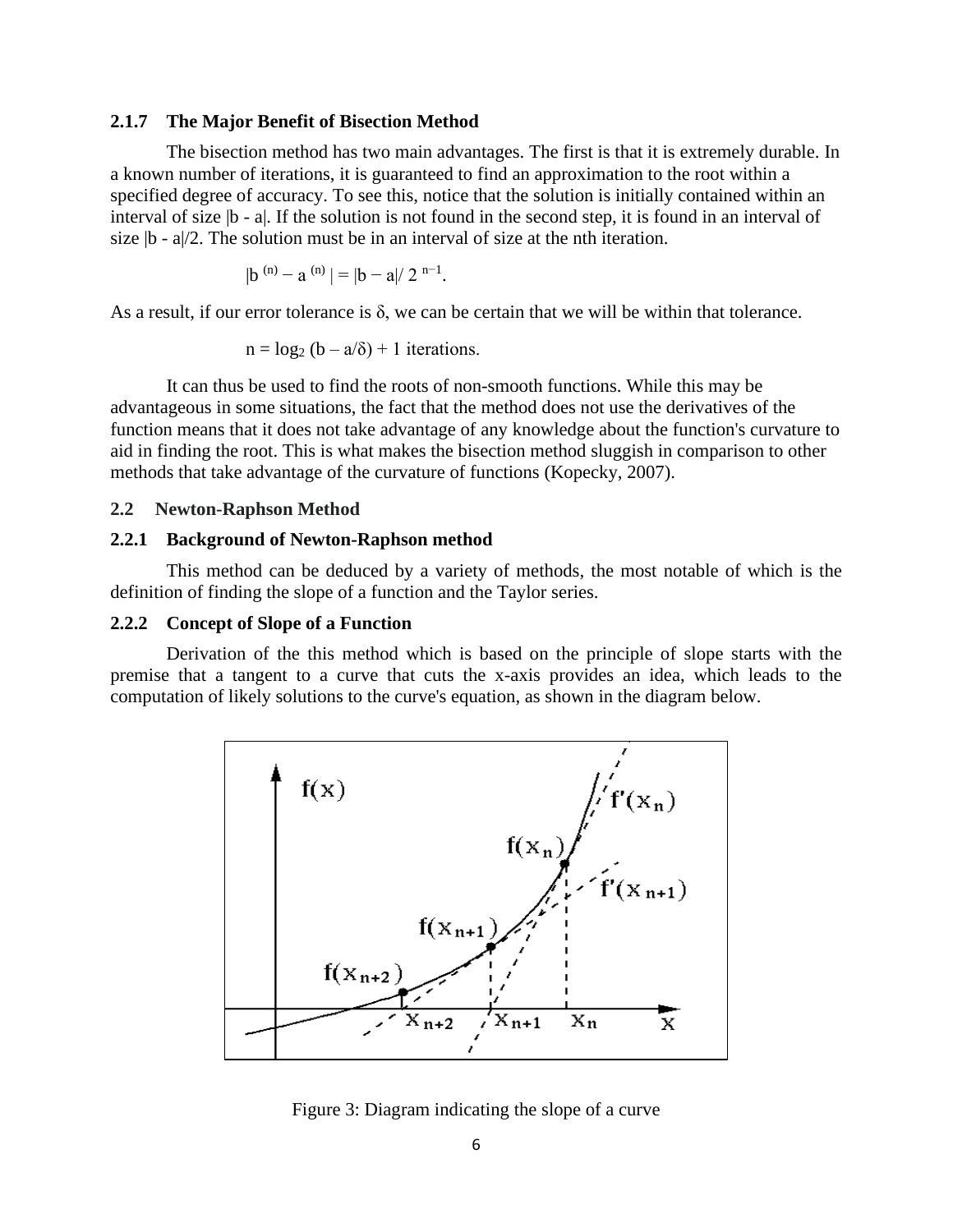From the figure above, the slope of  $(x_n, f(x_n))$  is given by:

$$
f'(x_n) = \frac{f(x_n) - 0}{x_{n-x_{n+1}}} \tag{1}
$$

Making  $x_{i+1}$  the subject in equation (1) yields the Newton-Raphson equation, which is shown below.

$$
x_{n+1} = x_n \frac{f(x_n)}{f'(x_n)}
$$
 (2)

The method makes certain that each iterative solution is modified at every point (Azure et al., 2019).

#### **2.2.3 Algorithm for Newton-Raphson Method**

To find the root of the equation using Newton's method:

Step 1: Write  $f(x) = 0$  is form of the equation. And find  $f'(x)$ 

Step 2: Using the function  $f(x)$ , test values of x to find the range( $x_0$ ,  $x_1$ ) where the real root is located.

Step 3: Select  $x_0$  in step 2 as the initial value and solve for  $f(x_0)$  and  $f'(x_0)$ 

Step 4: Use values obtained in step 3 to compute h<sub>0</sub> that is h<sub>0</sub> =  $\frac{f(x_0)}{f(x_0)}$  $\int \frac{f(x_0)}{f'(x_0)}$  and hence  $x_1 = x_0-h_0$ 

Step 5: Use the new *x<sup>1</sup>* value to repeat the process in steps 3 and 4 to obtain the value for *x2*. Stop when values for  $x_{n+1}$  in two different iterations are the same. That value is the real root of the function (Abbasbandy and computation, 2003).

#### **2.2.4 Convergence of Newton-Raphson Method**

Assuming that  $x_1, x_2, x_3, \ldots$  xi is a sequence of approximations to a root  $\delta$  obtained by a numerical method, where  $\lim_{n\to\infty} |x_n - \delta| = 0$ 

$$
\epsilon_n = x_n - \delta
$$
 if  $\lim_{n \to \infty} \frac{|\epsilon_{n+1}|}{|\epsilon_n| p} = k$ 

for some *p* and some non-zero constant K, the numerical method has an order of convergence *p* and K defines the asymptotic error constant. The value of p is directly proportional to the rate of convergence. Discarding  $\epsilon_n^3$  and the higher power of n, we get and the higher power of *n*, we get

$$
\epsilon_{n+1} = k\epsilon_n^2
$$
\n
$$
\epsilon_{n+1} = k\epsilon_{n+1}^2 - \frac{|f''(\delta)|}{|\delta|}
$$
\n(3)

Where  $K = \frac{1}{2}$ 2  $f$  "  $(\delta)$  $\frac{f''(\delta)}{f'(\delta)}$ , Since  $\frac{|\epsilon_{n+1}|^2}{|\epsilon_n|^2}$  $|\epsilon_n|$  $\frac{1}{2} = \frac{|f''(\delta)|}{2(f'(\delta))}$  $2|f'(\delta)|$ 

By taking a limit as  $n \to \infty$  in the case of Newton's method, assume that the function  $f(x)$  can be differentiated twice, and  $\delta$  is a root of the function. Substituting

 $\epsilon_n + \delta = x_n$  into the function  $f(x_n)$  and expanding  $f(\delta + \epsilon_n)$  and  $f'(\delta + \epsilon_n)$  using Taylor's series about the point  $\delta$  where  $f(\delta) = 0$  we get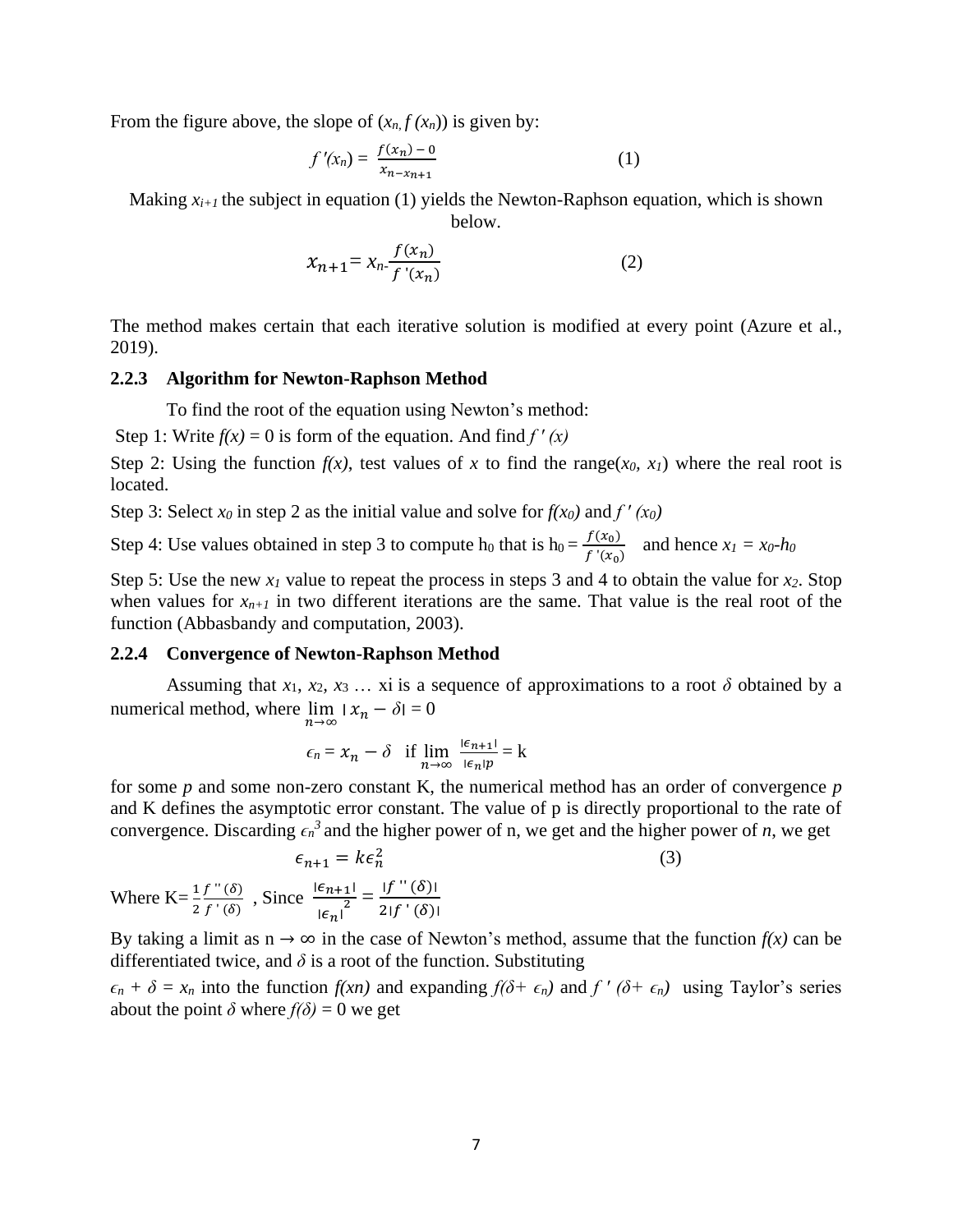$$
\epsilon_{n+1} = \epsilon_n - \frac{\left[\epsilon_n f'(\delta) + \frac{1}{2}\epsilon_n^2 f''(\delta) + \cdots\right]}{f'(\delta) + \epsilon_n f''(\delta) + \cdots}
$$

$$
\epsilon_{n+1} = \epsilon_n - \frac{\left[\epsilon_n + \frac{1}{2}\epsilon_n^2 f''(\delta) + \cdots\right]}{f'(\delta) + \epsilon_n f''(\delta) + \cdots}
$$

$$
\epsilon_{n+1} = \frac{1}{2} \frac{f''(\delta)}{f'(\delta)} \epsilon_n^2 + O(\epsilon_n^3)
$$

$$
\lim_{n \to \infty} \frac{|\epsilon_{n+1}|}{|\epsilon_n|^2} = \lim_{n \to \infty} \frac{|f''(\delta)|}{2|f'(\delta)|}
$$

If  $x_n \to \delta$  as  $n \to \infty$ . Hence for the root  $\delta$ , the Newton-Raphson method has second-order quadratic convergence and an asymptotic error constant of  $\frac{f^{(f^{(n)}(\delta))}}{2!f^{(n)}(\delta)}$ . This means that the square of the previous error  $_n$  is proportional to the subsequent error  $\epsilon_{n+1}$  (Azure et al., 2019).

## **2.2.5 Termination Condition for Newton-Raphson Method**

The iterative process of Newton's method is terminated at the point when approximate relative error  $\epsilon_a$  is less than a certain threshold. Hence the relative error formula is given by

$$
\epsilon_a = \frac{x_{n-1} - x_i}{x_{n+1}} \times 100\tag{4}
$$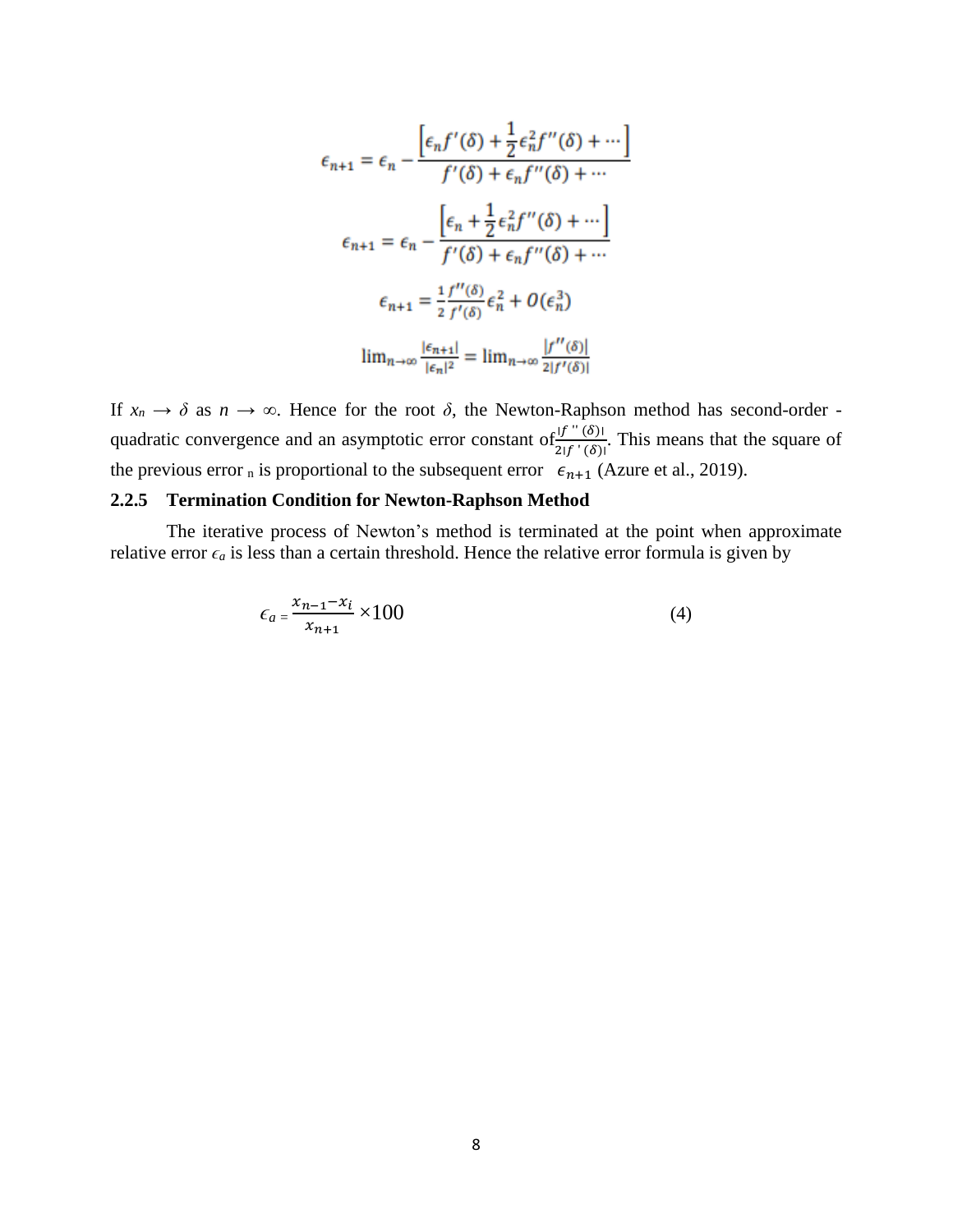#### **2.2.6 MATLAB code of Newton's Raphson**

```
function root=newton24(fname,fdname,x,xtol,ftol,n_max,display)
% Newton's method.
2.
%input:
% fname string that names the function f(x).
% fdname string that names the derivative f'(x).
% x the initial point
% xtol and ftol termination tolerances
% n_max the maximum number of iteration
% display = 1 if step-by-step display is desired,
\% = 0 otherwise
%output: root is the computed root of f(x)=024
n = 0:
fx = \text{feval}(\text{frame}, x);if display,
   disp(' n x f(x)')disp(sprintf('%4d %23.4e %23.4e', n, x, fx))
end
if abs(fx) \le xtolroot = x;
   return
end
for n = 1:n_maxfdx = feval(fdname, x);d = fx/fdx;x = x - d;fx = \text{feval}(\text{frame}, x);if display,
       disp(sprintf('%4d %23.4e %23.4e',n,x,fx))
    end
    if abs(d) \le xtol | abs(fx) \le ftolroot = x;return
    end
end
```


#### **2.2.7 The Major Benefit of Newton-Raphson Methods**

The main advantage of Newton over bisection is the significant increase in the convergence rate. As Newton works, he works at a breakneck pace. However, this increase in productivity does not come without a price. To use Newton's method at all, the function must be differentiable and the derivative must be given. The function can be differentiable, but computing the derivative, i.e. the Jacobean matrix of partial derivatives, can be a nightmare. Human error becomes a very real possibility. It is possible to substitute a finite difference approximation for the analytical Jacobean, but this results in a slower overall rate of convergence (Kopecky, 2007).

### **3. Some Examples**

In the following section some examples are solved to compare both the Bisection and Newton-Raphson Methods: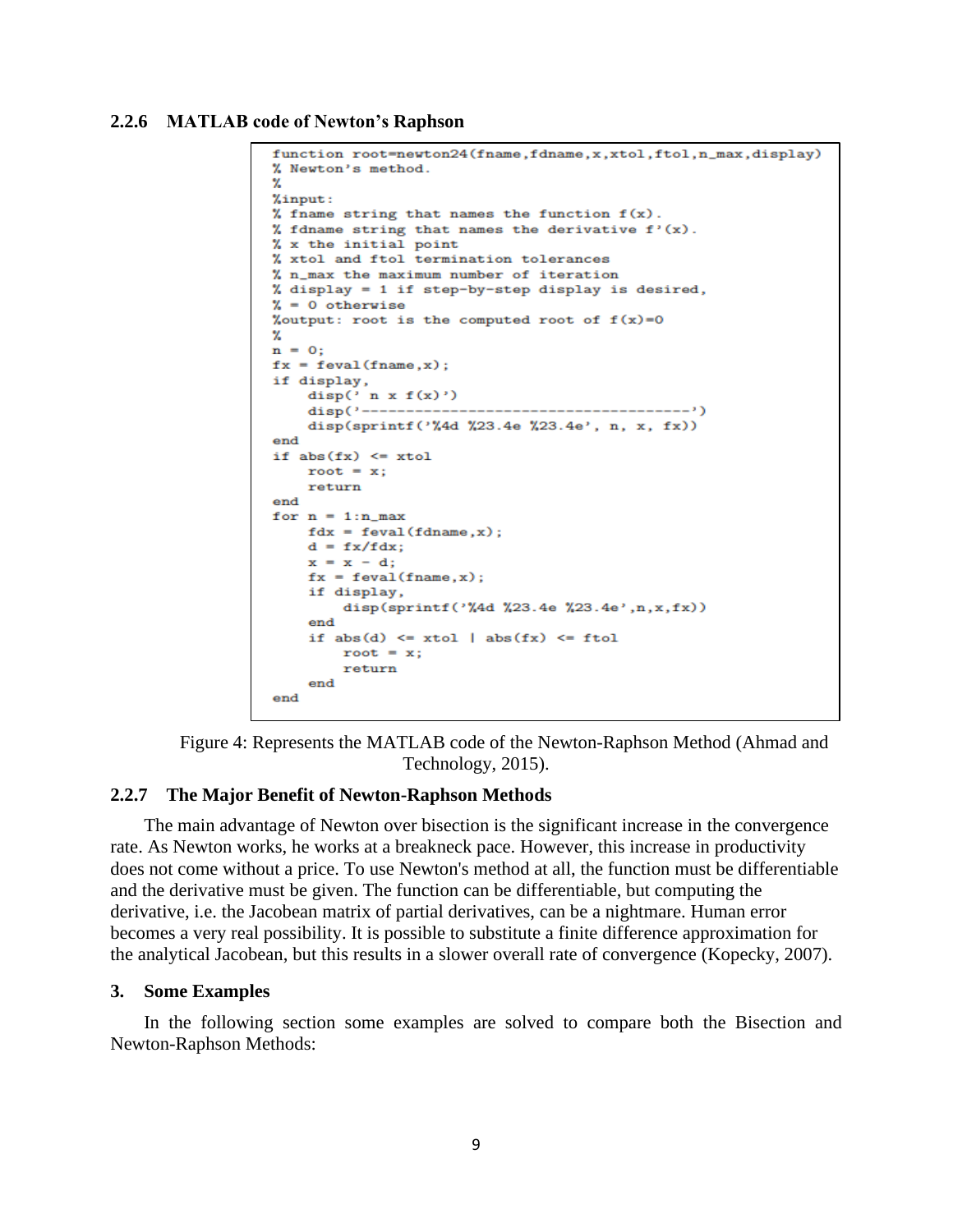## **3.1 Manual Computational**

Example: The solution of the equation  $x^2 + x - 4 = 0$  using Bisection method, Newton-Raphson method is computed using the preamble which starts with writing the given equation in form  $f(x)$  $= 0$  as shown below (Azure et al., 2019).

$$
f(x) = x^2 + x - 4
$$
 (5)

This implies that

$$
f'(x) = 2x + 1\tag{6}
$$

Testing for the possible roots of equation (5), we have  $f(1) = -2$ ,  $f(1.5) = -0.25$ ,  $f(1.6) = 0.16$ , implying that the real root of equation (1) lies between 1.5 and 1.6, which are adopted as initial guesses for the rest of the computations

| $\boldsymbol{N}$ | $a_n(-ve)$ | $b_n(+ve)$ | $X_{n+1} = \frac{a_{n+b_n}}{a_n}$ | $f(x_{n+1})$ |
|------------------|------------|------------|-----------------------------------|--------------|
| $\boldsymbol{0}$ | 1.5        | 1.6        | 1.55                              | $-0.0475$    |
| 1                | 1.55       | 1.6        | 1.575                             | 0.055625     |
| 2                | 1.55       | 1.575      | 1.5625                            | 0.003906     |
| 3                | 1.55       | 1.5625     | 1.5525                            | $-0.037244$  |
| 4                | 1.5525     | 1.5625     | 1.5525                            | $-0.016694$  |
| 5                | 1.5575     | 1.5625     | 1.56                              | $-0.0064$    |
| 6                | 1.56       | 1.5625     | 1.56125                           | $-0.0001248$ |
| 7                | 1.56125    | 1.5625     | 1.56188                           | $-0.001349$  |
| 8                | 1.56125    | 1.56188    | 1.56157                           | $-0.000071$  |
| 9                | 1.56125    | 1.56157    | 1.56141                           | $-0.000589$  |
| 10               | 1.56141    | 1.56157    | 1.56149                           | $-0.000259$  |
| 11               | 1.56149    | 1.56157    | 1.56153                           | $-0.000094$  |
| 12               | 1.56153    | 1.56157    | 1.56155                           | $-0.000012$  |
| 13               | 1.56155    | 1.56157    | 1.56156                           | $-0.00003$   |
| 14               | 1.56155    | 1.56156    | 1.56156                           | $-0.00003$   |

Table 1: Root of Equation (5) Using Bisection Method.

Table 1 shows the effects by using the Bisection approach to solve a nonlinear equation (5). It produced an exact root of 1.56156 as the final production, but it converged after the  $14<sup>th</sup>$ iteration.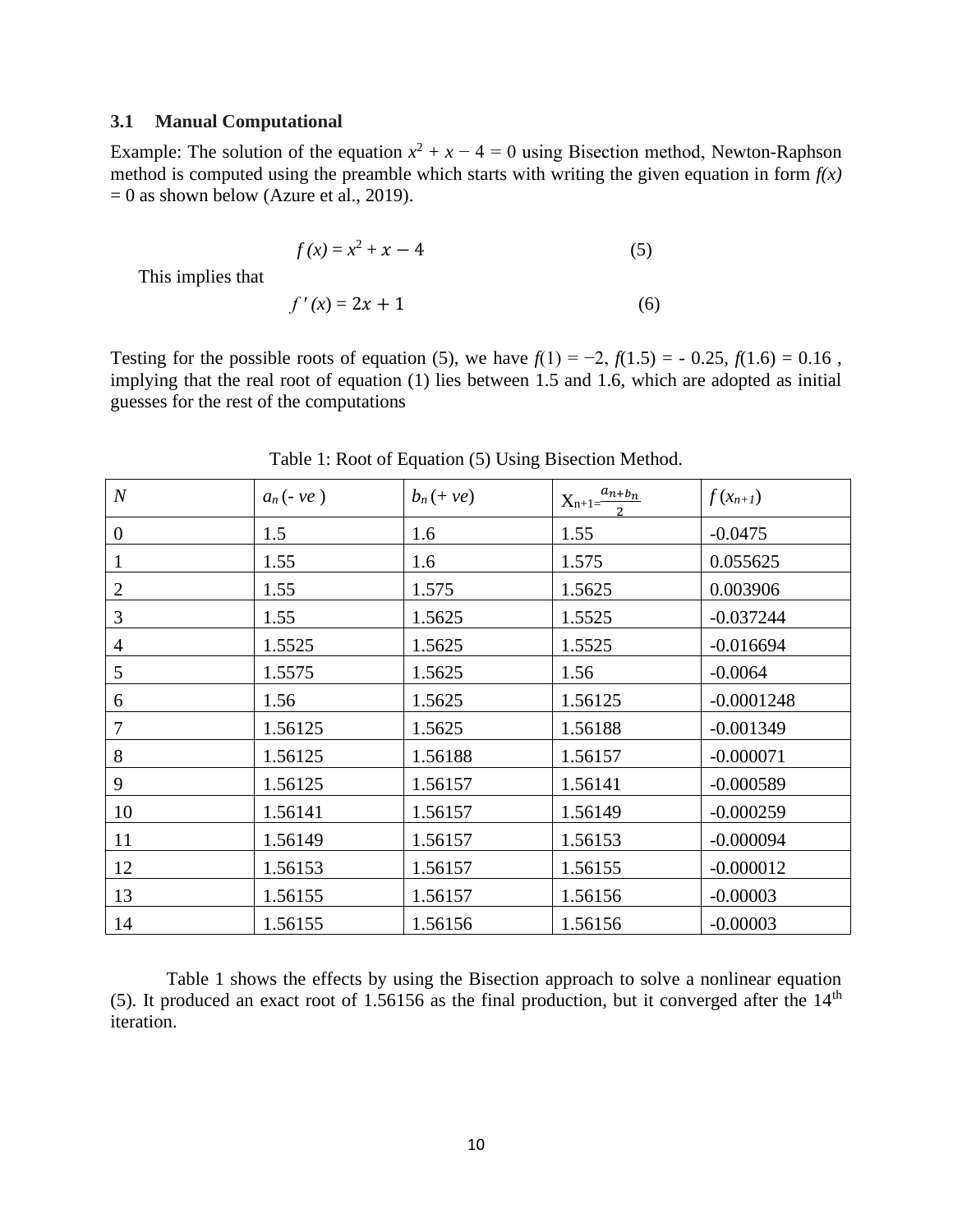| N | $x_n$   | $f(x_n)$    | $\int (x_n)$ | $h_n = -\frac{f(x_n)}{f'(x_n)}$ | $X_{n+1} = x_n + h_n$ |
|---|---------|-------------|--------------|---------------------------------|-----------------------|
|   | 1.5     | $-0.25$     | 4            | 0.00625                         | 1.5625                |
|   | 1.5625  | 0.003906    | 4.125        | $-0.000947$                     | 1.56155               |
|   | 1.56155 | $-0.000012$ | 4.1231       | 0.000003                        | 1.56155               |

Table 2: Root of Equation (5) Using Newton Method.

Table 2 shows the output results of equation (5). When the Newton-Raphson method is used, converged to a precise solution of 1.56155 after the  $2<sup>nd</sup>$  iteration.

# **3.2 Using the Software Package MATLAB 7.6**

Example: solving  $f(x) = cosx - xexp(x) = 0$  at [0, 1] using Bisection and Newton Raphson method with help of the MATLAB Code (Ahmad and Technology, 2015).

1. Using Bisection Method

Solution: Input from the MATLAB command window.

```
>> fname = @(x)(cos(x)-x*exp(x));>> a=0;>> b=1;>> display=1;
>> delta=10^{\circ} - 4;
>> root = bisection23(fname, a, b, delta, display)
```

| $\mathbf n$    | a                      | $\mathbf b$            | $\mathbf{c}$           | f(c)                    | error - bound         |
|----------------|------------------------|------------------------|------------------------|-------------------------|-----------------------|
| 1              | $\Omega$               | 1.0000                 | $500 \times 10^{-3}$   | 53.2 x $10^{-3}$        | $500 \times 10^{-3}$  |
| 2              | $500 \times 10^{-3}$   | 1.0000                 | $750 \times 10^{-3}$   | $-856.1 \times 10^{-3}$ | $250 \times 10^{-3}$  |
| 3              | $500 \times 10^{-3}$   | $750 \times 10^{-3}$   | $625 \times 10^{-3}$   | $-356.7 \times 10^{-3}$ | $125 \times 10^{-3}$  |
| $\overline{4}$ | $500 \times 10^{-3}$   | $625 \times 10^{-3}$   | 562.5 x $10^{-3}$      | $-141.3 \times 10^{-3}$ | 62.5 x $10^{-3}$      |
| 5              | $500 \times 10^{-3}$   | 562.5 x $10^{-3}$      | 531.3 x $10^{-3}$      | $-41.5 \times 10^{-3}$  | $31.3 \times 10^{-3}$ |
| 6              | $500 \times 10^{-3}$   | 531.3 x $10^{-3}$      | 515.6 x $10^{-3}$      | $6.5 \times 10^{-3}$    | $15.6 \times 10^{-3}$ |
| $\tau$         | 515.6 x $10^{-3}$      | 531.3 x $10^{-3}$      | 523.4 x $10^{-3}$      | $-17.4 \times 10^{-3}$  | $7.8 \times 10^{-3}$  |
| 8              | $515.6 \times 10^{-3}$ | 523.4 x $10^{-3}$      | $519.5 \times 10^{-3}$ | $-5.4 \times 10^{-3}$   | $3.9 \times 10^{-3}$  |
| 9              | 515.6 x $10^{-3}$      | 519.5 x $10^{-3}$      | $517.6 \times 10^{-3}$ | $0.55x 10^{-3}$         | $2 \times 10^{-3}$    |
| 10             | $517.6 \times 10^{-3}$ | $519.5 \times 10^{-3}$ | 518.6 x $10^{-3}$      | $-2.4 \times 10^{-3}$   | $1 \times 10^{-3}$    |
| 11             | $517.6 \times 10^{-3}$ | $518.6 \times 10^{-3}$ | 518.1 x $10^{-3}$      | $-0.9 \times 10^{-3}$   | $0.5 \times 10^{-3}$  |
| 12             | $517.6 \times 10^{-3}$ | $518.1 \times 10^{-3}$ | $517.8 \times 10^{-3}$ | $-0.2 \times 10^{-3}$   | $0.2 \times 10^{-3}$  |
| 13             | $517.6 \times 10^{-3}$ | $517.8 \times 10^{-3}$ | $517.7 \times 10^{-3}$ | $0.2 \times 10^{-3}$    | $0.1 \times 10^{-3}$  |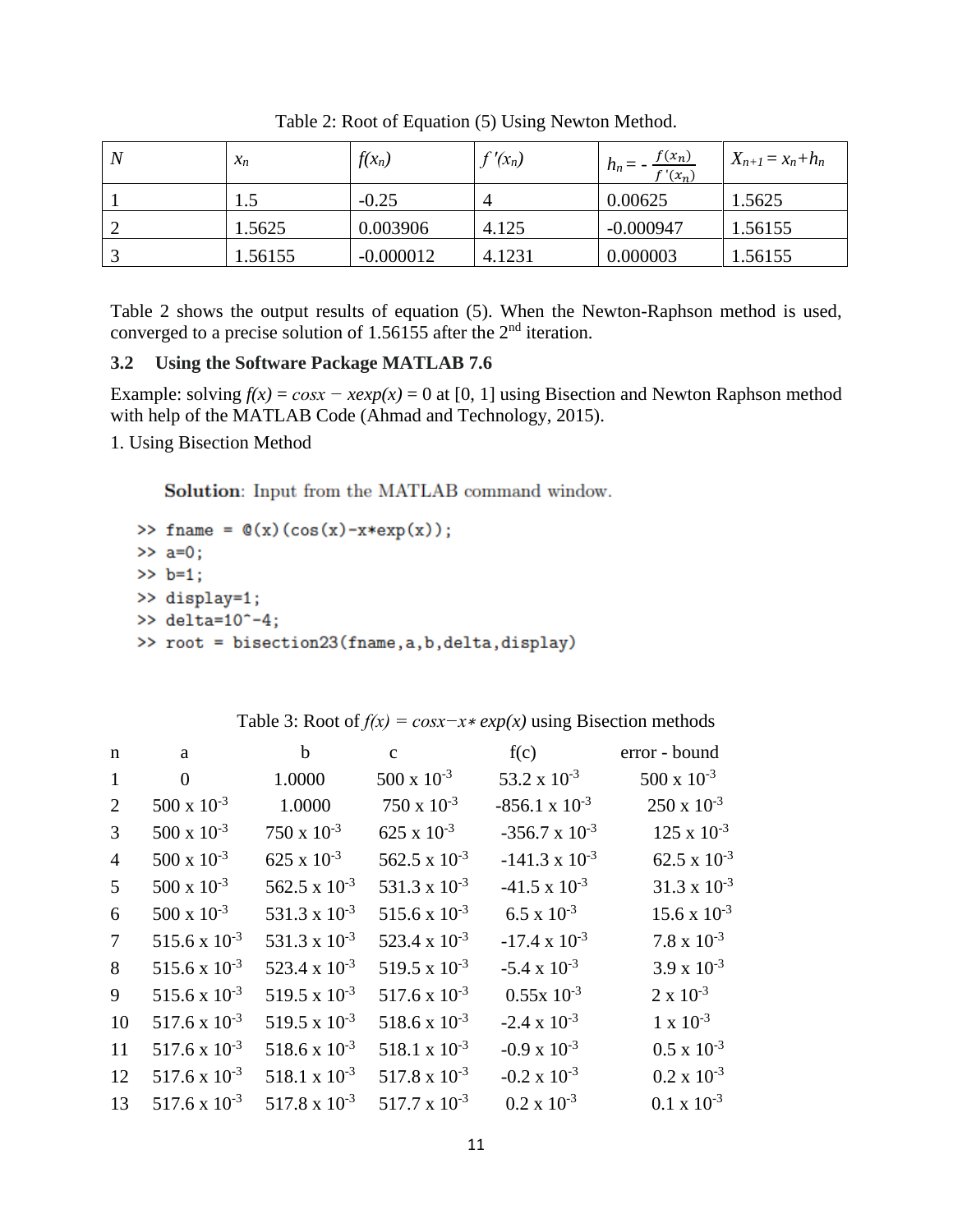$Root = 0.5178$ 

2. Using Newton-Raphson Methods

**Solution:** Input from the MATLAB command window.

```
>> fname = \mathbb{Q}(x) (cos(x)-x*exp(x));
>> fdname = @(x)(-sin(x)-(x*exp(x)+exp(x)));
>> x=0.5;>> xtol=10^{\circ}-4;\gg ftol=10^-4;
>> n_max=10;>> display=1;
>> root=newton24(fname,fdname,x,xtol,ftol,n_max,display)
```
Table 4: Root of  $f(x) = \cos x - x \cdot \exp(x)$  using Newton-Raphson method

| n                           | X           | f(x)           |
|-----------------------------|-------------|----------------|
| 0                           | 5.0000e-001 | 5.3222e-002    |
| 1                           | 5.1803e-001 | $-8.1744e-004$ |
| $\mathcal{D}_{\mathcal{A}}$ | 5.1776e-001 | $-1.8378e-007$ |

 $Root = 0.5178$ 

## **3.3 Using the Software, Mathematica 9.0**

Example: Using the program Mathematica9.0, the Bisection and Newton-Raphson methods were performed to a single-variable function:  $f(x)$  x -  $\cos x$  on [0, 1]. Tables 3 to 4 present the findings (Ehiwario and Aghamie, 2014).

| <b>Steps</b> |                    | <b>Function values</b>    |                      | <b>Function values</b>    |
|--------------|--------------------|---------------------------|----------------------|---------------------------|
|              |                    |                           | $10 \times 10^{-1}$  | $4.59698 \times 10^{-1}$  |
|              | $5 \times 10^{-1}$ | $-3.77583 \times 10^{-1}$ | $10 \times 10^{-1}$  | $4.59698 \times 10^{-1}$  |
|              | $5 \times 10^{-1}$ | $-3.77583 \times 10^{-1}$ | $7.5 \times 10^{-1}$ | $0.183111 \times 10^{-1}$ |

Table 5: Bisection Methods Iteration Data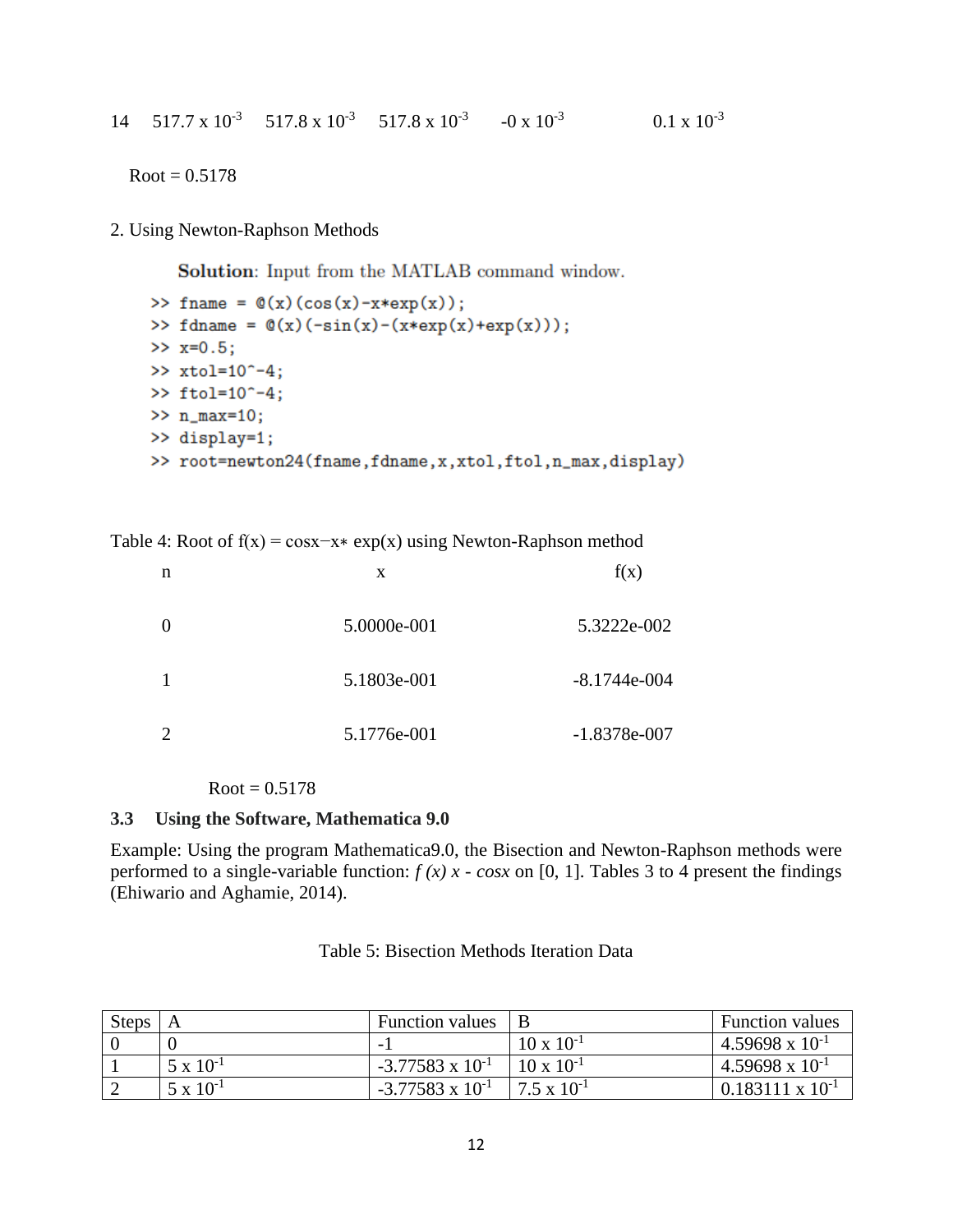| $\mathfrak{Z}$ | $6.25 \times 10^{-1}$                          | $-1.85963 \times 10^{-1}$                    | $7.5 \times 10^{-1}$                           | $0.183111 \times 10^{-1}$                  |
|----------------|------------------------------------------------|----------------------------------------------|------------------------------------------------|--------------------------------------------|
| $\overline{4}$ | $6.875 \times 10^{-1}$                         | $-0.853349 \times 10^{-7}$                   | $7.5 \times 10^{-1}$                           | $0.183111 \times 10^{-1}$                  |
| 5              | $7.1875 \times 10^{-1}$                        | $-0.338794 \times 10^{-7}$<br>$\mathbf{1}$   | $7.5 \times 10^{-1}$                           | $0.183111 \times 10^{-1}$                  |
| 6              | 7.34375 $\overline{x}$ 10 <sup>-1</sup>        | $-0.787473 \times 10^{-7}$                   | $7.5 \times 10^{-1}$                           | $0.183111 \times 10^{-1}$                  |
| $\overline{7}$ | 7.34375 x $10^{-1}$                            | $-0.787473 \times 10^{-7}$                   | $7.421875 \times 10^{-1}$                      | $0.519571 \times 10^{-2}$                  |
| 8              | $7.3828125 \times 10^{-1}$                     | $-0.134515 \times 10^{-7}$<br>$\overline{2}$ | $7.421875 \times 10^{-1}$                      | $0.519571 \times 10^{-2}$                  |
| 9              | $7.3828125 \times 10^{-1}$                     | $-0.134515 \times 10^{-7}$                   | $7.40234375 \times 10^{-1}$                    | $0.192387 \times 10^{-2}$                  |
| 10             | $7.3828125 \times 10^{-1}$                     | $-0.134515 \times 10^{-7}$                   | 7.392578125 x 10 <sup>-1</sup>                 | $0.289009 \times 10^{-3}$                  |
| 11             | $7.3876953125 \times 10^{-1}$                  | $-0.528158 \times 10^{-7}$<br>$\mathcal{F}$  | $7.392578125 \times 10^{-1}$                   | $0.289009 \times 10^{-3}$                  |
| 12             | 7.39013671875 x $10^{-1}$                      | $-0.119597 \times 10^{-7}$                   | $7.392578125 \times 10^{-1}$                   | $0.289009 \times 10^{-3}$                  |
| 13             | $7.39013671875 \times 10^{-1}$                 | $-0.119597 \times 10^{-7}$<br>3              | $7.391357421875 \times 10^{-1}$                | $0.847007 \times 10^{-4}$                  |
| 14             | 7.3907470703125 x 10 <sup>-1</sup>             | $-0.174493 \times 10^{-7}$<br>$\overline{4}$ | $7.391357421875 \times 10^{-1}$                | $0.847007 \times 10^{-4}$                  |
| 15             | 7.3907470703125 x $10^{-1}$                    | $-0.174493 \times 10^{-7}$                   | 7.39105224609375 x 10                          | $0.336253 \times 10^{-4}$                  |
| 16             | $7.3907470703125 \times 10^{-1}$               | $-0.174493 \times 10^{-7}$                   | 7.390899658203125<br>$\mathbf X$<br>$10^{-1}$  | $0.808791 \times 10^{-5}$                  |
| 17             | 7.390823364257813<br>$\mathbf X$<br>$10^{-1}$  | $-0.468074$ x 10<br>$\sim$                   | 7.390899658203125<br>$\mathbf{X}$<br>$10^{-1}$ | $0.808791 \times 10^{-5}$                  |
| 18             | 7.390823364257813<br>$\mathbf X$<br>$10^{-1}$  | $-0.468074$ x 10<br>5.                       | 7.390861511230469<br>$\mathbf{X}$<br>$10^{-1}$ | $0.170358 \times 10^{-5}$                  |
| 19             | 7.390842437744141<br>$\mathbf X$<br>$10^{-1}$  | $-0.148858 \times 10^{-7}$<br>5              | 7.390861511230469<br>$10^{-1}$                 | $\mathbf{x}$   0.170358 x 10 <sup>-5</sup> |
| 20             | 7.390842437744141<br>$\mathbf{X}$<br>$10^{-1}$ | $-0.148858$ x 10<br>5                        | 7.390851974487305<br>$\mathbf{X}$<br>$10^{-1}$ | $0.107502 \times 10^{-6}$                  |
| 21             | 7.390847206115723<br>$\mathbf{X}$<br>$10^{-1}$ | $-0.690538 \times 10^{-7}$<br>6              | 7.390851974487305<br>$\mathbf{X}$<br>$10^{-1}$ | $0.107502 \times 10^{-6}$                  |
| 22             | 7.390849590301514<br>$\mathbf{X}$<br>$10^{-1}$ | $-0.291518 \times 10^{-7}$<br>6              | 7.390851974487305<br>$\mathbf{X}$<br>$10^{-1}$ | $0.107502 \times 10^{-6}$                  |
| 23             | 7.390850782394409<br>$\mathbf X$<br>$10^{-1}$  | $-0.92008 \times 10^{-7}$                    | 7.390851974487305<br>$\mathbf X$<br>$10^{-1}$  | $0.107502 \times 10^{-6}$                  |
| 24             | 7.390850782394409<br>$\mathbf X$<br>$10^{-1}$  | $-0.92008 \times 10^{-7}$                    | 7.390851378440857<br>$\mathbf{X}$<br>$10^{-1}$ | $0.774702 \times 10^{-8}$                  |
| 25             | 7.390851080417633<br>$\mathbf{X}$<br>$10^{-1}$ | $-0.421305 \times 10^{-7}$<br>7              | 7.390851378440857<br>$\mathbf{X}$<br>$10^{-1}$ | $0.774702 \times 10^{-8}$                  |
| 26             | 7.390851229429245<br>$\mathbf{X}$              | $-0.171917 \times 10^{-7}$                   | 7.390851378440857<br>$\mathbf{X}$              | $0.774702 \times 10^{-8}$                  |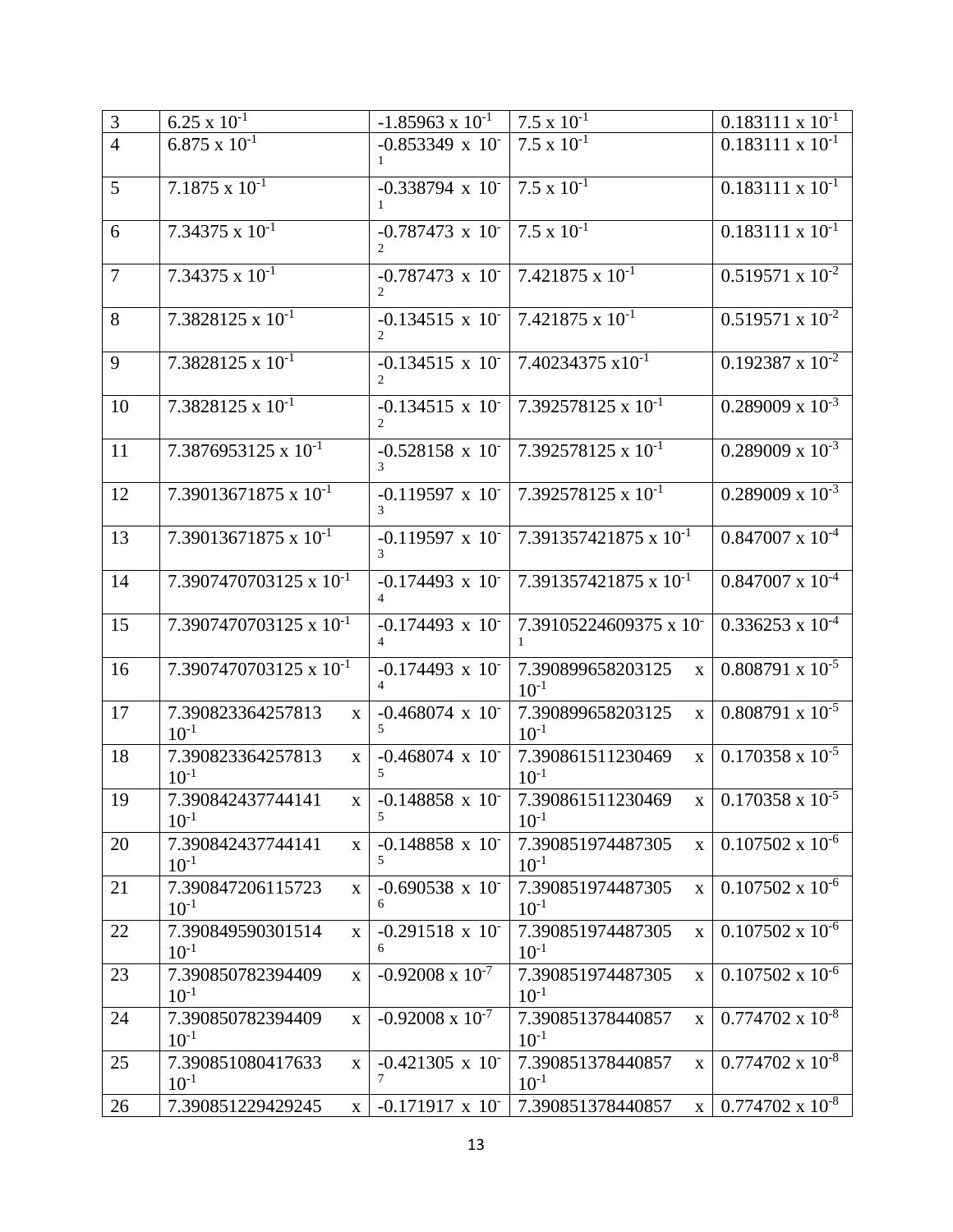|    | $10^{-1}$                      |              | 7                                | $10^{-1}$                       |              |                                 |
|----|--------------------------------|--------------|----------------------------------|---------------------------------|--------------|---------------------------------|
| 27 | 7.390851303935051<br>$10^{-1}$ | $\mathbf{X}$ | $-0.472236 \times 10^{-7}$<br>8  | 7.390851378440857<br>$10^{-1}$  | $\mathbf{X}$ | $0.774702 \times 10^{-8}$       |
| 28 | 7.390851303935051<br>$10^{-1}$ | $\mathbf{X}$ | $-0.472236 \times 10^{-7}$<br>8  | 7.390851341187954<br>$10^{-1}$  | $\mathbf{X}$ | $0.151233 \times 10^{-8}$       |
| 29 | 7.390851322561502<br>$10^{-1}$ | $\mathbf{X}$ | $-0.160501 \times 10^{-7}$<br>8  | 7.390851341187954<br>$10^{-1}$  | $\bf{X}$     | $0.151233 \times 10^{-8}$       |
| 30 | 7.390851331874728<br>$10^{-1}$ | $\mathbf X$  | $-0.463387$ x 10<br>10           | 7.390851341187954<br>$10^{-1}$  | $\mathbf{X}$ | $0.151233 \times 10^{-8}$       |
| 31 | 7.390851331874728<br>$10^{-1}$ | $\mathbf{X}$ | $-0.463387 \times 10^{-7}$<br>10 | 7.390851336531341<br>$10^{-1}$  | $\mathbf{X}$ | $0.732998 \times 10^{-9}$       |
| 32 | 7.390851331874728<br>$10^{-1}$ | $\mathbf{X}$ | $-0.463387$ x 10<br>10           | 7.390851334203035<br>$10^{-1}$  | $\mathbf{x}$ | $0.343329 \times 10^{-9}$       |
| 33 | 7.390851331874728<br>$10^{-1}$ | $\mathbf{x}$ | $-0.463387$ x 10<br>10           | 7.390851333038881<br>$10^{-1}$  | $\mathbf{x}$ | $0.148495 \times 10^{-9}$       |
| 34 | 7.390851331874728<br>$10^{-1}$ | $\mathbf{X}$ | $-0.463387$ x 10<br>10           | 7.390851332456805<br>$10^{-1}$  | $\mathbf{X}$ | $0.510784 \times 10^{-7}$<br>10 |
| 35 | 7.390851331874728<br>$10^{-1}$ | $\mathbf X$  | $-0.463387$ x 10<br>10           | 7.390851332165767<br>$x10^{-1}$ |              | $0.236988 \times 10^{-7}$<br>11 |
| 36 | 7.390851332020247<br>$10^{-1}$ | $\mathbf{x}$ | $-0.219844 \times 10^{-7}$<br>10 | 7.390851332165767<br>$10^{-1}$  | $\mathbf{x}$ | $0.236988 \times 10^{-7}$<br>11 |
| 37 | 7.390851332093007<br>$10^{-1}$ | $\mathbf{x}$ | $-0.980727 \times 10^{-7}$<br>11 | 7.390851332165767<br>$10^{-1}$  | $\mathbf{X}$ | $0.236988 \times 10^{-7}$<br>11 |
| 38 | 7.390851332129387<br>$10^{-1}$ | $\mathbf X$  | $-0.371869$ x 10<br>11           | 7.390851332165767<br>$10^{-1}$  | $\mathbf{X}$ | 0.236988 x 10<br>11             |
| 39 | 7.390851332147577<br>$10^{-1}$ | $\mathbf{x}$ | $-0.67446 \times 10^{-12}$       | 7.390851332165767<br>$10^{-1}$  | $\mathbf{x}$ | $0.236988 \times 10^{-7}$<br>11 |
| 40 | 7.390851332147577<br>$10^{-1}$ | $\mathbf{x}$ | $-0.67446 \times 10^{-12}$       | 7.390851332156672<br>$10^{-1}$  | $\mathbf{X}$ | $0.847655 \times 10^{-7}$<br>12 |
| 41 | 7.390851332147577<br>$10^{-1}$ | $\mathbf{x}$ | $-0.67446 \times 10^{-12}$       | 7.390851332152124<br>$10^{-1}$  | $\mathbf{x}$ | $0.865974 \times 10^{-7}$<br>13 |
| 42 | 7.390851332149850<br>$10^{-1}$ | $\mathbf X$  | $-0.293876 \times 10^{-7}$<br>12 | 7.390851332152124<br>$10^{-1}$  | $\mathbf{X}$ | $0.865974 \times 10^{-7}$<br>13 |
| 43 | 7.390851332150987<br>$10^{-1}$ | $\mathbf{X}$ | $-0.103584 \times 10^{-7}$<br>12 | 7.390851332152124<br>$10^{-1}$  | $\mathbf{X}$ | $0.865974 \times 10^{-7}$<br>13 |
| 44 | 7.390851332151556<br>$10^{-1}$ | $\mathbf{x}$ | $-0.854872 \times 10^{-7}$<br>14 | 7.390851332152124<br>$10^{-1}$  | $\mathbf{X}$ | $0.865974 \times 10^{-7}$<br>13 |
| 45 | 7.390851332151556<br>$10^{-1}$ | X            | $-0.854872 \times 10^{-7}$<br>14 | 7.390851332151840<br>$10^{-1}$  | $\mathbf{X}$ | $0.390799 \times 10^{-7}$<br>13 |
| 46 | 7.390851332151556<br>$10^{-1}$ | X            | $-0.854872 \times 10^{-7}$<br>14 | 7.390851332151698<br>$10^{-1}$  | $\mathbf{X}$ | $0.153211 \times 10^{-7}$<br>13 |
| 47 | 7.390851332151556<br>$10^{-1}$ | $\mathbf{X}$ | $-0.854872 \times 10^{-7}$<br>14 | 7.390851332151627<br>$10^{-1}$  | $\mathbf{X}$ | $0.344169 \times 10^{-7}$<br>14 |
| 48 | 7.390851332151591<br>$10^{-1}$ | $\mathbf{X}$ | $-0.255351 \times 10^{-7}$<br>14 | 7.390851332151627<br>$10^{-1}$  | $\mathbf{X}$ | $0.344169 \times 10^{-7}$<br>14 |
| 49 | 7.390851332151591              | $\mathbf{X}$ | $-0.255351 \times 10^{-7}$       | 7.390851332151609               | $\mathbf{X}$ | $0.444089 \times 10^{-7}$       |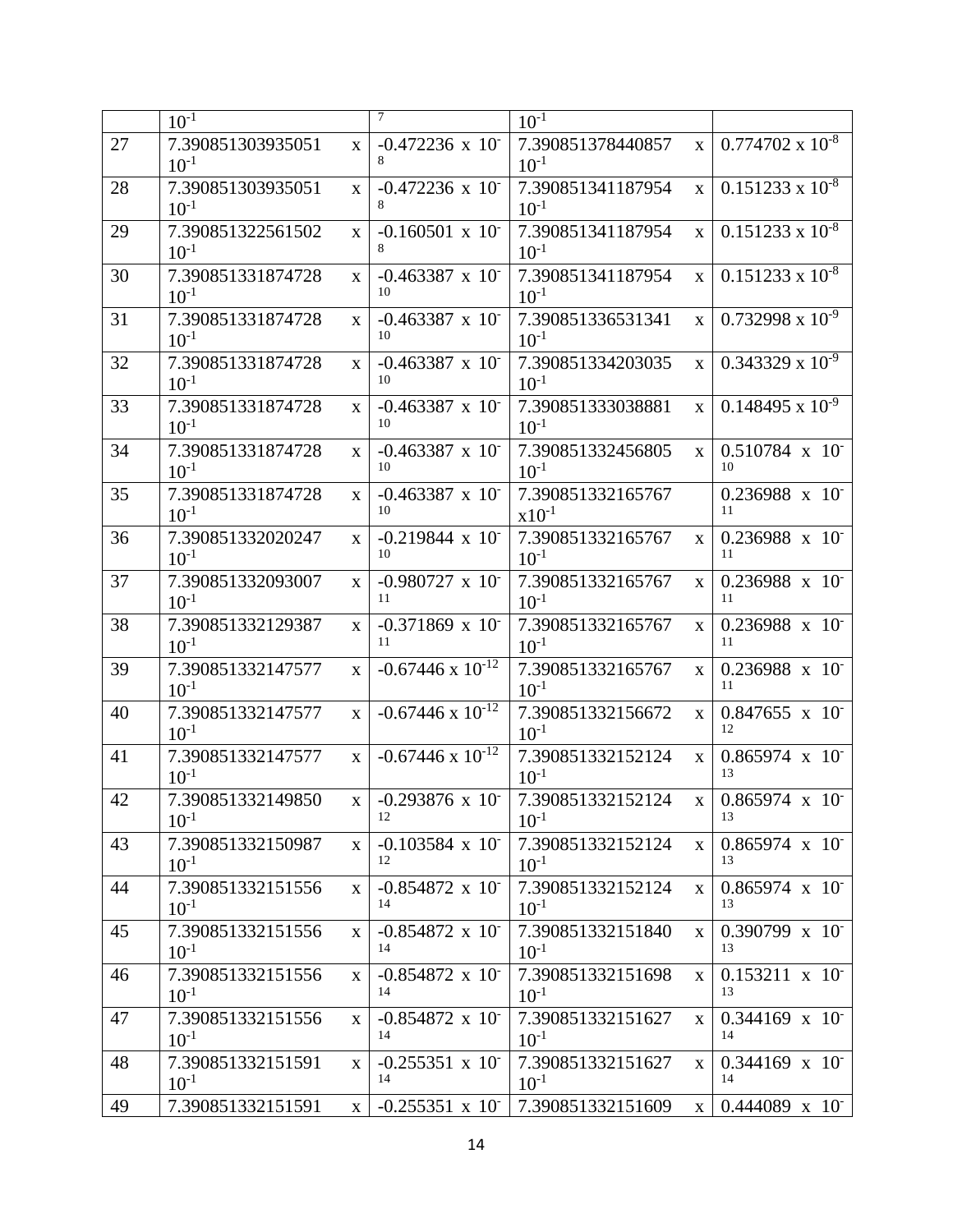|    | $0^{-1}$                                       | 14 | $10^{-1}$                                                                 | 15                              |
|----|------------------------------------------------|----|---------------------------------------------------------------------------|---------------------------------|
| 50 | 7.390851332151600<br>$10^{-1}$                 | 14 | $-0.111022 \times 10^{-1}$ 7.390851332151609<br>$\mathbf{x}$<br>$10^{-1}$ | $0.444089 \times 10^{-7}$<br>15 |
|    | 7.390851332151605<br>$\mathbf{x}$<br>$10^{-1}$ | 15 | $-0.333067 \times 10^{-1}$ 7.390851332151609<br>$\mathbf{x}$<br>$10^{-1}$ | $0.444089 \times 10^{-7}$       |
| 52 | 7.390851332151607<br>X<br>$10^{\hbox{-}1}$     |    | 7.390851332151609<br>$\mathbf{x}$<br>$10^{-1}$                            |                                 |

Table 5 displays the iteration data obtained using Mathematica 9.0 for the Bisection process. The function  $f(x) = x\text{-}cosx= 0$  at the interval [0,1] converges to 0.7390851332151607 with an error level of 0.000000 at the  $52<sup>th</sup>$  iterations using the Bisection method, as shown in Table 5.

| <b>Steps</b>   | $\chi_k$                  | $f(x_k+1)$                |
|----------------|---------------------------|---------------------------|
|                | $5x10^{-1}$               | $-96.2771 \times 10^{-1}$ |
| $\overline{2}$ | $-96.2771 \times 10^{-1}$ | $-24.3009x10^{-1}$        |
|                | $-24.3009x10^{-1}$        | $23.9002x10^{-1}$         |
|                | $23.9002 \times 10^{-1}$  | $5.35581x10^{-1}$         |
|                | $5.35581x10^{-1}$         | $7.50361x10^{-1}$         |
| 6              | $7.50361 \times 10^{-1}$  | $7.39113x10^{-1}$         |
|                | $7.39113x10^{-1}$         | $7.39085 \times 10^{-1}$  |
| 8              | $7.39085 \times 10^{-1}$  | $7.39085x10^{-1}$         |

Table 6: Newton's Method with  $x_0 = 0.5$  iterations.

Table 6 discovered that with  $x_0 = 0.5$ , the function converges to 0.739085 with error 0.000000 after 8<sup>th</sup> iteration.

## **4. Result and Discussion**

In the manual computational algorithm to find the solution of the equation  $x^2 + x - 4 = 0$ , both methods converged on 1.56155 as the exact root, the Newton-Raphson methods converged at the second iteration while the Bisection method converged at the fourteenth iteration. To find the root of  $f(x) = cosx - x exp(x)$  by using the software package MATLAB7.6, the Newton methods converge to the precise root of 0.5718 with an error of 0.0000 after the second iteration, while the Bisection method converges after the fourteenth iteration. Also, for the  $f(x) = x - \cos x$ by using the Mathematica 9.0 the Bisection method converges at the 52<sup>nd</sup> iteration, whereas Newton's method converges to the precise root of  $0.739085$  at the 8<sup>th</sup> iteration. According to these results of both methods in terms of order of convergence, Newton's method is appropriately the more effective method.

#### **5. Conclusion**

Based on the results of both methods (Newton-Raphson and the Bisection methods), In terms of order of convergence, Newton's method is properly the most efficient as compared to the